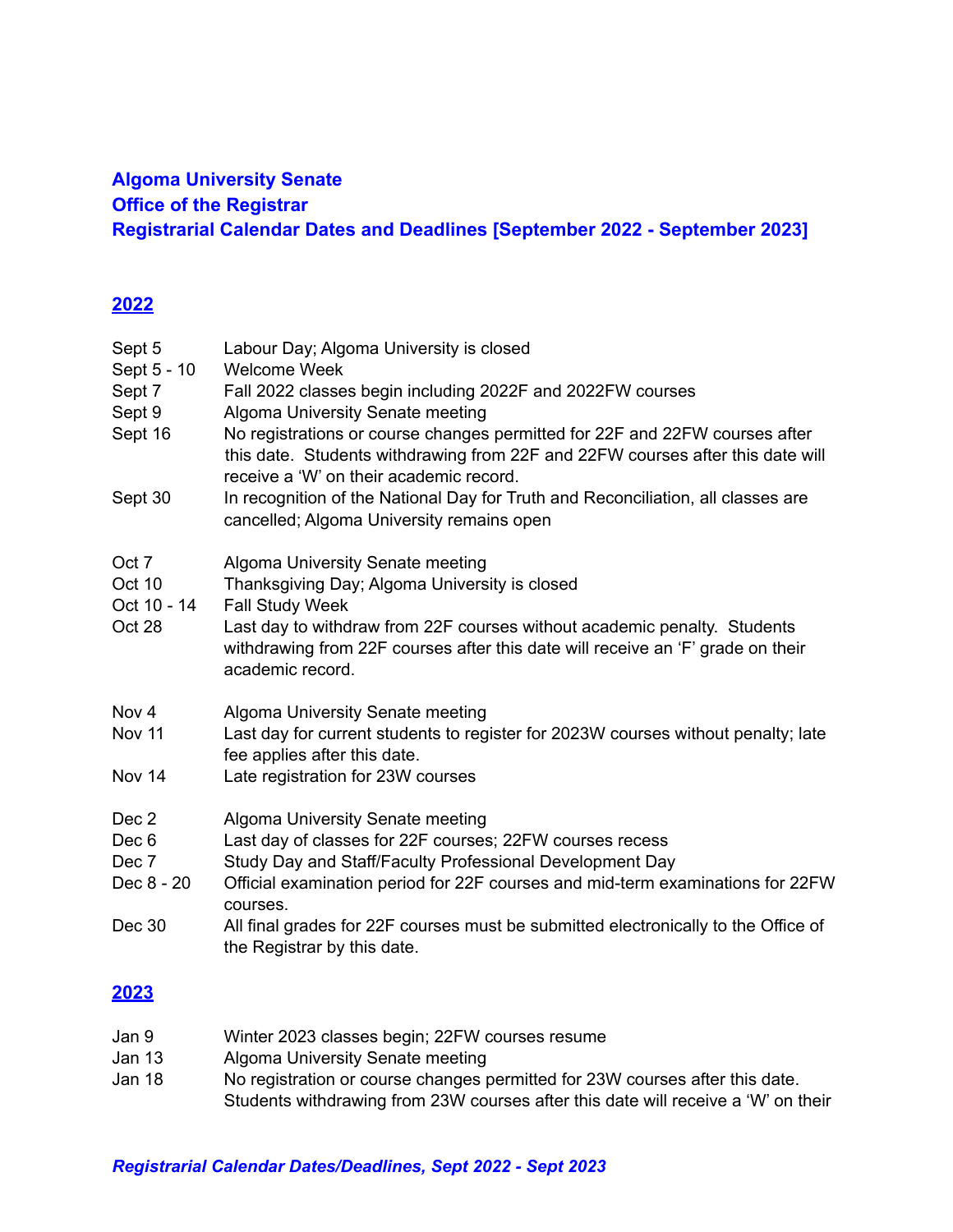| <b>Jan 31</b>                             | academic record. Last date to withdraw from 22FW courses without academic<br>penalty. Students withdrawing from 22FW courses after this date will receive an<br>'F' grade on their academic record.<br>Applications for Spring Convocation 2023 must be submitted by this date. |
|-------------------------------------------|---------------------------------------------------------------------------------------------------------------------------------------------------------------------------------------------------------------------------------------------------------------------------------|
|                                           |                                                                                                                                                                                                                                                                                 |
| Feb <sub>3</sub><br>Feb 20<br>Feb 20 - 24 | Algoma University Senate meeting<br>Family Day; Algoma University is closed.<br><b>Study Week</b>                                                                                                                                                                               |
| Feb 27                                    | Academic advising campaign for returning students begins.<br>Registration for 2023 spring/summer, 2023 fall/winter terms begins                                                                                                                                                 |
| Mar 3                                     | Algoma University Senate meeting<br>Last day to withdraw from 23W courses without academic penalty. Students<br>withdrawing from 23W courses after this date will receive an 'F' grade on their<br>academic record.                                                             |
| Apr <sub>6</sub>                          | Last day of classes for 23W and 22FW courses.<br>Last day for current students to register for 2023 spring session courses without<br>penalty; late fee applies after this date.                                                                                                |
| Apr 7                                     | Good Friday; Algoma University is closed                                                                                                                                                                                                                                        |
| Apr 10                                    | Easter Monday; Algoma University is closed                                                                                                                                                                                                                                      |
| Apr 11                                    | Late registration for current students begins for 2023 spring terms                                                                                                                                                                                                             |
| Apr 11 - 22                               | Official final examination period for 22W and 21FW courses<br>Late registration for spring 2023 terms                                                                                                                                                                           |
| Apr 14                                    | Algoma University Senate meeting                                                                                                                                                                                                                                                |
| May 1                                     | Spring session classes begin including 2023SF and 2023SP courses.<br>All final grades for 23W and 22FW courses must be submitted electronically to<br>the Office of the Registrar by this date.                                                                                 |
| May 5                                     | Algoma University Senate meeting                                                                                                                                                                                                                                                |
| May 9                                     | No registration or course changes permitted for 23SF and 23SP term courses<br>after this date. Students withdrawing from 23SF and 23SP courses after this<br>date will receive a 'W' on their academic record.                                                                  |
| May 19                                    | Last date to withdraw from 23SF courses without academic penalty. Students<br>withdrawing from 23SF courses after this date will receive an 'F' grade on their<br>academic record.                                                                                              |
| <b>May 22</b>                             | Victoria Day; Algoma University is closed.                                                                                                                                                                                                                                      |
| June 2                                    | Algoma University Senate meeting                                                                                                                                                                                                                                                |
| June 9                                    | Last day of classes for 23SF courses; 23SP courses recess [all campuses]                                                                                                                                                                                                        |
| June 10                                   | Algoma University Spring Convocation 2023 [Sault Ste. Marie campus]                                                                                                                                                                                                             |
| June 12 - 13                              | Official final examination period for 23SF term courses [all campuses]                                                                                                                                                                                                          |
| June 14                                   | Spring second term classes [2023SS] begin; 23SP courses resume [all<br>campuses]                                                                                                                                                                                                |
| June 16                                   | Last date to withdraw from 23SP courses without academic penalty. Students<br>withdrawing from 23SP courses after this date will receive an 'F' grade on their<br>academic record.                                                                                              |